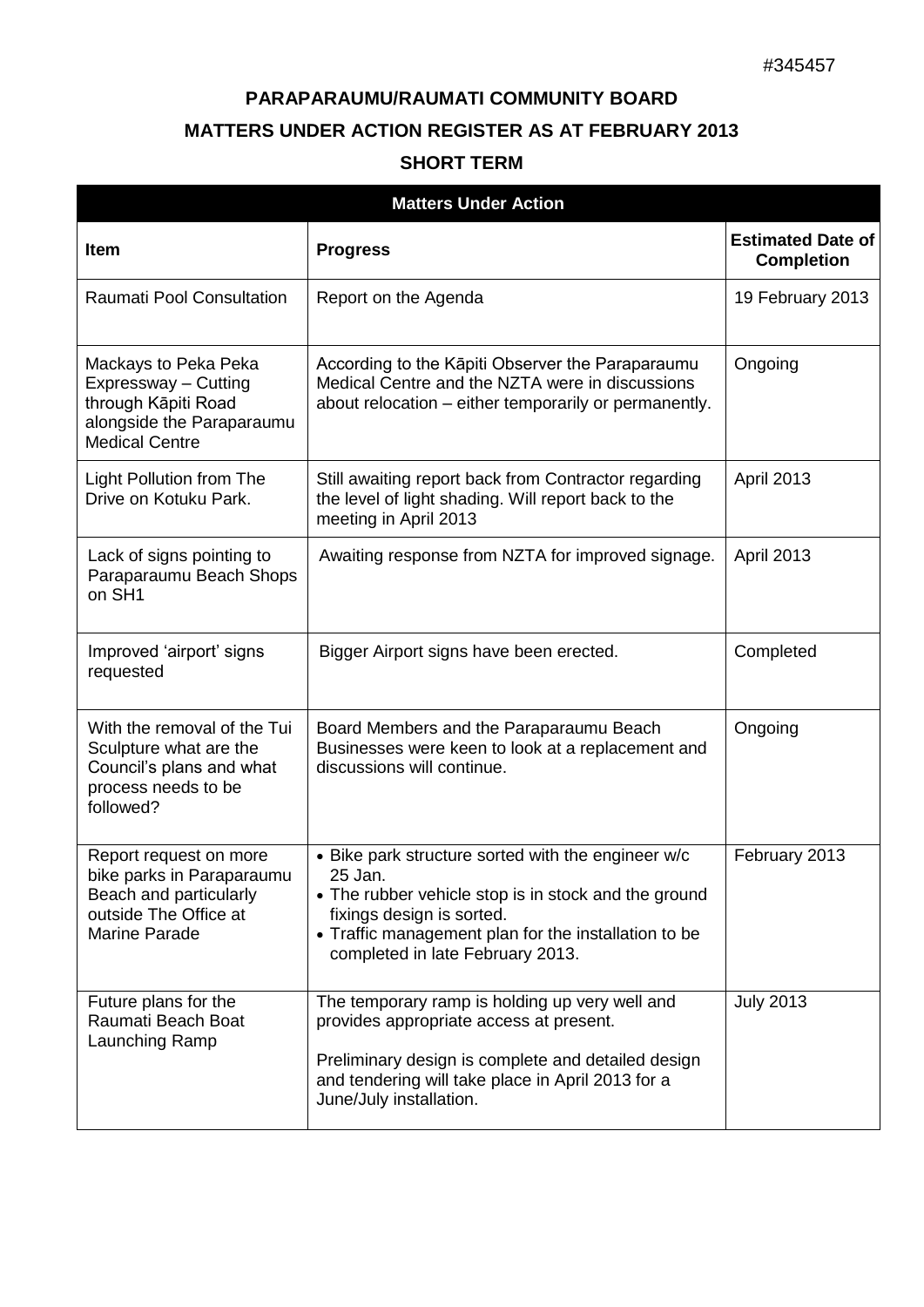| <b>Raumati South Residents Association requested:</b>                                                                |                                                                                                                                                                                                                                                        |                                        |  |
|----------------------------------------------------------------------------------------------------------------------|--------------------------------------------------------------------------------------------------------------------------------------------------------------------------------------------------------------------------------------------------------|----------------------------------------|--|
| 1. Reduced speed through<br>Raumati South Village                                                                    | The new Roading Asset Manager commences on<br>the 19 February 2013 and a report will be provided<br>on these issues for the April meeting.                                                                                                             | <b>April 2013</b>                      |  |
| 2. Inconsistency in parking<br>times outside the Four<br>Square Dairy on Poplar<br>Avenue                            |                                                                                                                                                                                                                                                        |                                        |  |
| 3. Concerns of traffic<br>reversing out of angled<br>parks outside the Four<br>Square Diary area on<br>Poplar Avenue |                                                                                                                                                                                                                                                        |                                        |  |
| 4. Improving/formalising<br>the casual pathways that<br>links Leinster Ave/<br><b>Sydney Cres</b>                    | This years CWB budget fully allocated, if during the<br>Fourth quarter funding becomes available due to<br>some reduced expected costs this work would be<br>considered, if not then would be looked at as part of<br>the 2013/14 annual works program | To be<br><b>Reviewed April</b><br>2013 |  |